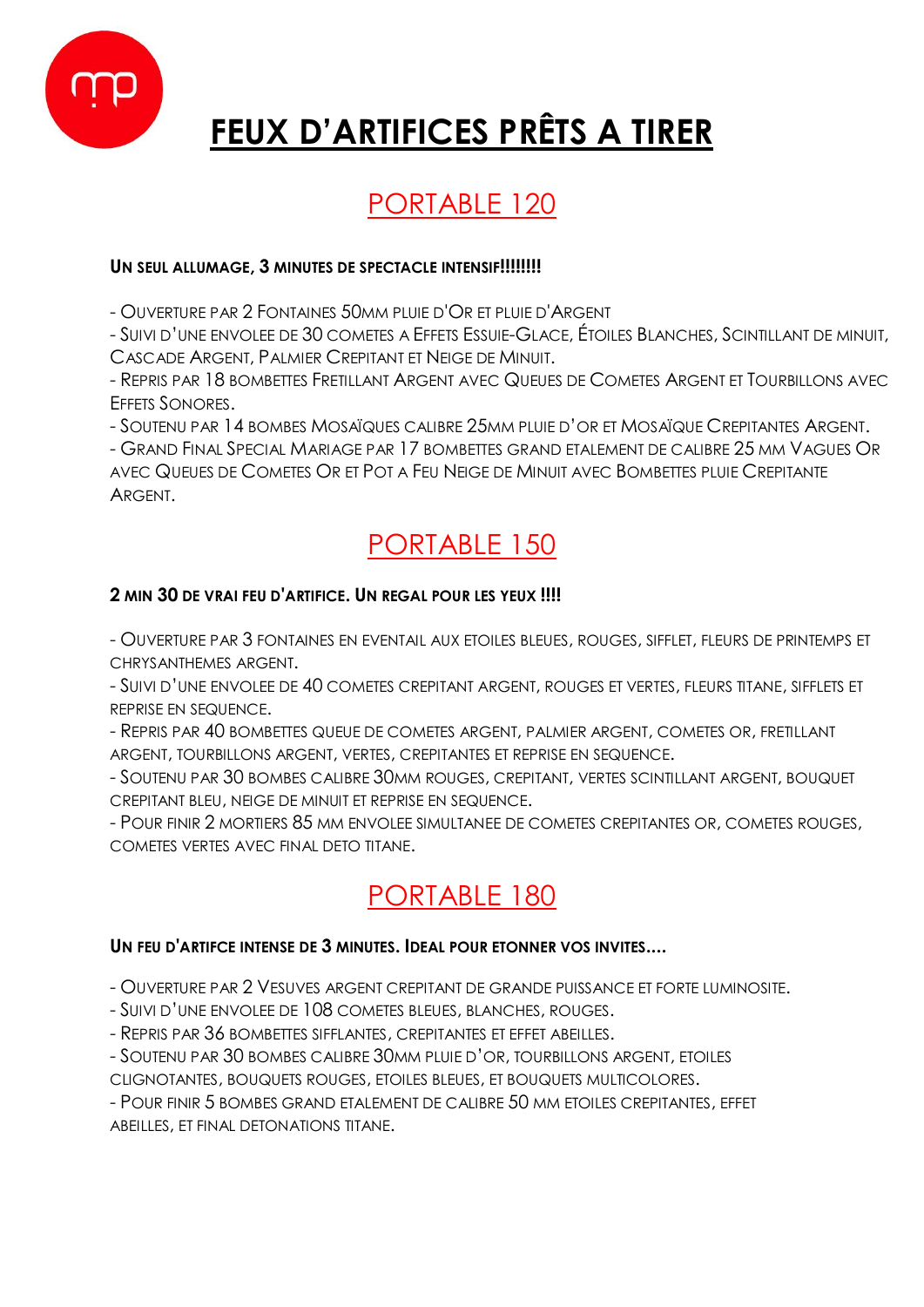

# PORTABLE 300

#### **Notre coup de cœur : 2 portables 300 pour un feu d'artifices du plus bel effet !**

#### **UN VERITABLE SPECTACLE PYROTECHNIQUE DE 5 MINUTES. EFFETS ETAGES DE 6 A 80 METRES, 9 SEQUENCES : 1 ANNONCE, 7 TABLEAUX ET 1 BOUQUET FINAL INOUBLIABLE....**

- TIR SUCCESSIF DE 3 BOMBETTES DETONANTES AVEC COMETES ARGENT.

CREPITANT DE GRANDE PUISSANCE ET FORTE LUMINOSITE.

- RENFORCE PAR L'ENVOLEE DE MULTIPLES ETOILES POLYCHROME, VERT, ROUGE, JAUNE, ARGENT ET BLEU.

- REPRIS PAR 34 BOMBETTES SIFFLANTES, CREPITANTES ET EFFET D'ABEILLES.
- SOUTENU PAR 34 BOMBES BICOLORES BLEUES ET JAUNES ET 34 TRONCS ARGENTS.

- EMBELLI PAR 14 BOMBETTES ARGENT AVEC PALME ROUGE ET 14 BOMBETTES MULTICOLORES AVEC PALME VERTE.

- SOUTENU PAR 28 BOMBES POISSONS D'OR ET TRONC, POISSONS D'ARGENT AVEC TRONC.
- SPECTACULAIRE EFFET « VA ET VIENT » DE 20 COMETES COLORIS ASSORTIS
- GRAND FINAL 8 BOMBES GRAND ETALEMENT DE CALIBRE 40 MM ETOILES CREPITANTES, EFFET

## PORTABLE 420

ALLUMAGE ÉLECTRIQUE, TELECOMMANDE AVEC TEST, GRACE A VOTRE TELECOMMANDE, VOUS ETES MAITRE DE LA CADENCE DE TIR ET L'ARTISAN DE VOTRE PROPRE SPECTACLE.....!!!!! (FONCTIONNE AVEC 2 PILES 9V INCLUSES)

FEU D'ARTIFICE 7 MINUTES A DECLENCHEMENT ELECTRIQUE - C'EST UN FEU PREREGLE AVEC MISE A FEU PAR TELECOMMANDE FILAIRE. CE FEU EST PRESENTE DANS UNE MALLETTE DECOREE EN CARTON RENFORCE, SOUS FILM RETRACTABLE ET MUNIE DE DEUX POIGNEES POUR LE TRANSPORT.

**OUVERTURE** : TIR SUCCESSIF DE 3 BOMBETTES DETONANTES AVEC COMETES ARGENT

**TABLEAU N°1** : ENVOLEES DE 200 EFFETS TRAÇANT OR, CREPITANT ARGENT ET DETONANT AVEC ACCELERATION PROGRESSIVE.

**TABLEAU N°2** : TIR CADENCE DE 69 ETOILES VERTES/VIOLETTES/JAUNE/ROUGE/ARGENT ET COMETES CREPITANTES.

**TABLEAU N°3** : TIR REGLE DE 34 QUEUES DE COMETES OR, COMETES "ABEILLES", SIFFLANT ET CREPITANT

**TABLEAU N°4** : DEFERLEMENT DE 34 QUEUES DE COMETE OR/ARGENT ET ETOILES JAUNES/BLEUES/VERTES/VIOLETTES.

**TABLEAU N°5** : COMBINAISON DE 28 QUEUES DE COMETE ROUGE/ARGENT, PALMIER ROUGE ET VERT SCINTILLANT ARGENT ET COMETE "FLEUR DE PRINTEMPS".

**TABLEAU N°6** : TIRS DE 28 PROJECTILES AVEC QUEUE DE COMETE ROUGE/VERTE ET ETOILES CREPITANTES OR ET ARGENT.

**TABLEAU N°7** : ENVOLEES SUCCESSIVES DE 13 ETOILES POURPRES ET PALMIERS ROUGE AVEC COMETES TRAÇANTES OR + PALMIERS ROUGE/VERT/BLANC COMETES OR.

**TABLEAU N°8** : ENVOLEES DE 10 GROS SAULES SCINTILLANTS BLANC A ROUGE ET VERT A BLEU